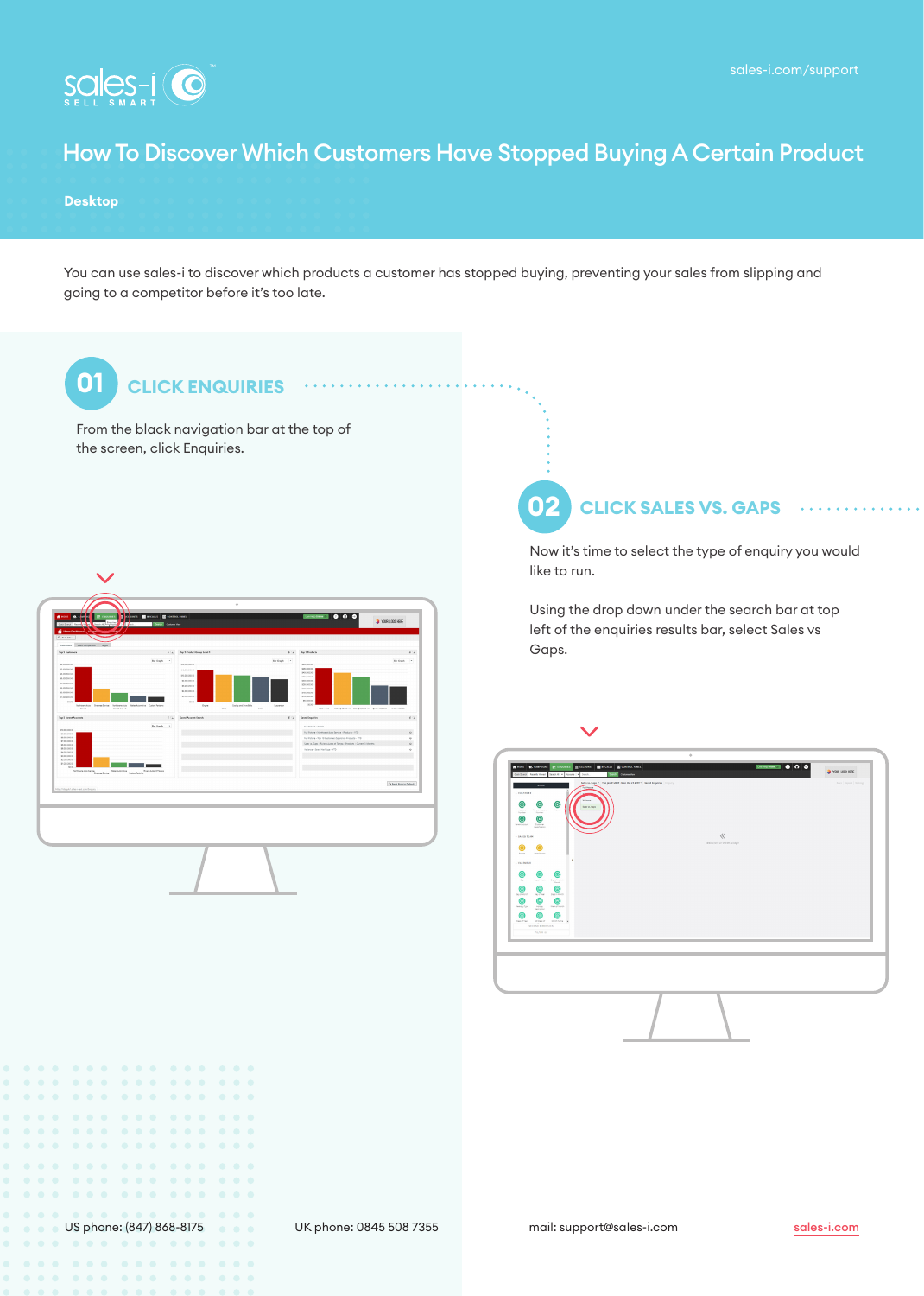**03 SELECT PRODUCT BUBBLE**

Select the Product bubble from the Product Analysis section in the left hand window of the screen.



## **04 CHOOSE PRODUCT**

Now you need to select the product you would like to see sales information for.

In this example, select the option to view who has bought and not bought.

| Month Of Yaar<br>Grevar<br>Grandy Year<br>Garry.<br>⋒<br>◉<br>⋒                                         | <b>C_AMODERS</b>                          |                                  | TOTAL . JAN L 2019 6 FEB L 2019 6 MAR L 2019 6 APR L 2019 6 MAY L 2019 6 JUN L 2019 6 JUL 2019 6 AUG |                              |                              |                                               |                              |                              |                                     |             |
|---------------------------------------------------------------------------------------------------------|-------------------------------------------|----------------------------------|------------------------------------------------------------------------------------------------------|------------------------------|------------------------------|-----------------------------------------------|------------------------------|------------------------------|-------------------------------------|-------------|
| FateRente<br><b>Franker</b> Text<br><b>County</b> Text<br>$rac{1}{2}$<br>Marsh.                         | <b>TOMAS</b>                              |                                  | \$92,559,494.95 \$40,058,488.96                                                                      | \$9.045.860.00               |                              | 59.724.368.09 \$40.387.735.94 \$40.403.623.30 |                              |                              | \$9.488.342.66 \$40.548.255.44 \$9. |             |
| ⋒<br>⊜<br>⋒                                                                                             | <b>BRAKE GISC</b><br><b>BRANS PAD SET</b> | \$3,877,565.30                   | \$427,784.44                                                                                         | \$377,137.20                 | \$445,335.87                 | \$454,188.03                                  | \$434,136.62                 | \$382,395.19                 | \$401,999.61                        |             |
| Ford Querer<br>Four feet<br><b>Ford Fax</b><br><b>Factor</b>                                            | 3 WATER PUMP                              | \$3,178,792.06<br>\$2,276,979.67 | \$374,430.10<br>\$251,206.63                                                                         | \$339,271.59<br>\$214,137.47 | \$367,978.29<br>1227, 132.60 | \$309,205.05<br>\$257,633.26                  | \$392,667.45<br>\$270,001.64 | \$335,920.61<br>\$228,900.26 | 1339, 170.72<br>1254, 117, 74       |             |
| ൈ                                                                                                       | CONTROL ARM                               | \$1,064,622.10                   | \$206,076.75                                                                                         | \$178,573.16                 | \$216,697.57                 | \$236,650.42                                  | \$305,011.63                 | \$188,173.76                 | \$232,007.36                        |             |
| Food Year<br>Quest                                                                                      | SHOCK ASSOR                               | \$1,777,592.76                   | \$175,600.73                                                                                         | \$100,400.35                 | \$176,303.45                 | \$206,209.77                                  | 5193.622.21                  | \$190,271.44                 | 1220,092.62                         |             |
| $+ 34444$                                                                                               | <b>MANAGE COUP</b>                        | \$1,678,062.60                   | \$100,211.53                                                                                         | \$174,131.52                 | \$176,646.55                 | \$182,127.76                                  | \$184,513.48                 | \$161,000.52                 | 1200.130.43                         |             |
| ٠                                                                                                       | <b>WINDLIGHT KISSUELY</b>                 | 11,366,365.65                    | \$172,905.40                                                                                         | 1138, 105.33                 | 1152,068.99                  | \$147,052.03                                  | \$149,708.79                 | \$121,033.68                 | 1157,590.90                         |             |
| $\circledcirc$<br>ദ                                                                                     | $A$ <i><b>BADIATOR</b></i>                | \$1,205,417.36                   | \$138,402.73                                                                                         | \$124,132.90                 | \$138,712.04                 | \$147,112.66                                  | \$134,452.34                 | \$131,336.54                 | \$153,219.43                        |             |
| Practicerists.<br><b>ISLAND</b><br>104<br><b>SALEMA</b>                                                 | <b>0 ENGINE MOUNT</b>                     | \$1,222,510.65                   | \$148,130.66                                                                                         | \$125,752.44                 | \$134,150.74                 | \$142,888.00                                  | \$126,730.62                 | \$119,687.66                 | \$133,222.56                        |             |
| $-$ PRODUCT                                                                                             | 12 Intermore con;                         | 11,191,921.63                    | \$141,553.48                                                                                         | 1119.520.20                  | 1140,251.16                  | \$136,704.94                                  | 1133.624.73                  | 1116,918.82                  | 1131,000.05                         |             |
|                                                                                                         | 11 SPARK PLUG                             | \$1,113,077.12                   | \$138,093.99                                                                                         | \$106,066.47                 | \$117,656.89                 | \$125,379.63                                  | \$124,505.75                 | \$104,981.19                 | \$117,716.61                        |             |
| ⋒<br>О<br><b>President Coole</b><br>Metalenzer<br><b><i><u><i><u><b>Dentandrate</b></u></i></u></i></b> | 12 CLUTCH KIT                             | \$1,063,570.20                   | \$109,607.75                                                                                         | \$100,216.12                 | \$114,309.02                 | \$111,893.19                                  | \$118,644.26                 | \$112,048.37                 | 1121.009.06                         |             |
| Dealer 1                                                                                                | 13 ENGINE OIL                             | \$1,009,359.35                   | \$111,184.82                                                                                         | \$115,800.60                 | \$109,640.51                 | \$111,303.66                                  | \$123,950.83                 | \$108,079.24                 | \$106,732.10                        |             |
| ⋒<br>FISHERING PINATRIC                                                                                 | 14 OR RETIRATE                            | \$1,033,719.89                   | \$114,176,11                                                                                         | \$107,122.99                 | \$110,082.09                 | \$118,764.01                                  | \$123,088.30                 | \$104,101.24                 | \$111,734.50                        |             |
| Level 2<br>Level 3                                                                                      | 15 WINDOW REGULATOR                       | 1940 556.48                      | 193.034.18                                                                                           | \$53,961.72                  | \$95,321,87                  | 156,522,83                                    | \$105,148.35                 | \$94,321,34                  | 1106,785.48                         |             |
| <b>GECOND DIMENSION</b>                                                                                 | 16 FUEL PUMP ASSEMBLY                     |                                  |                                                                                                      | 120,000                      | ALLAN A                      | -----                                         | <b>ARANGER</b>               | $1.18 - 1.08 + 1.1$          | <b>COMMAND</b>                      |             |
| FILTER IST                                                                                              | Results: \$462                            |                                  |                                                                                                      |                              |                              |                                               |                              |                              |                                     | <b>BRID</b> |
|                                                                                                         |                                           |                                  |                                                                                                      |                              |                              |                                               |                              |                              |                                     |             |